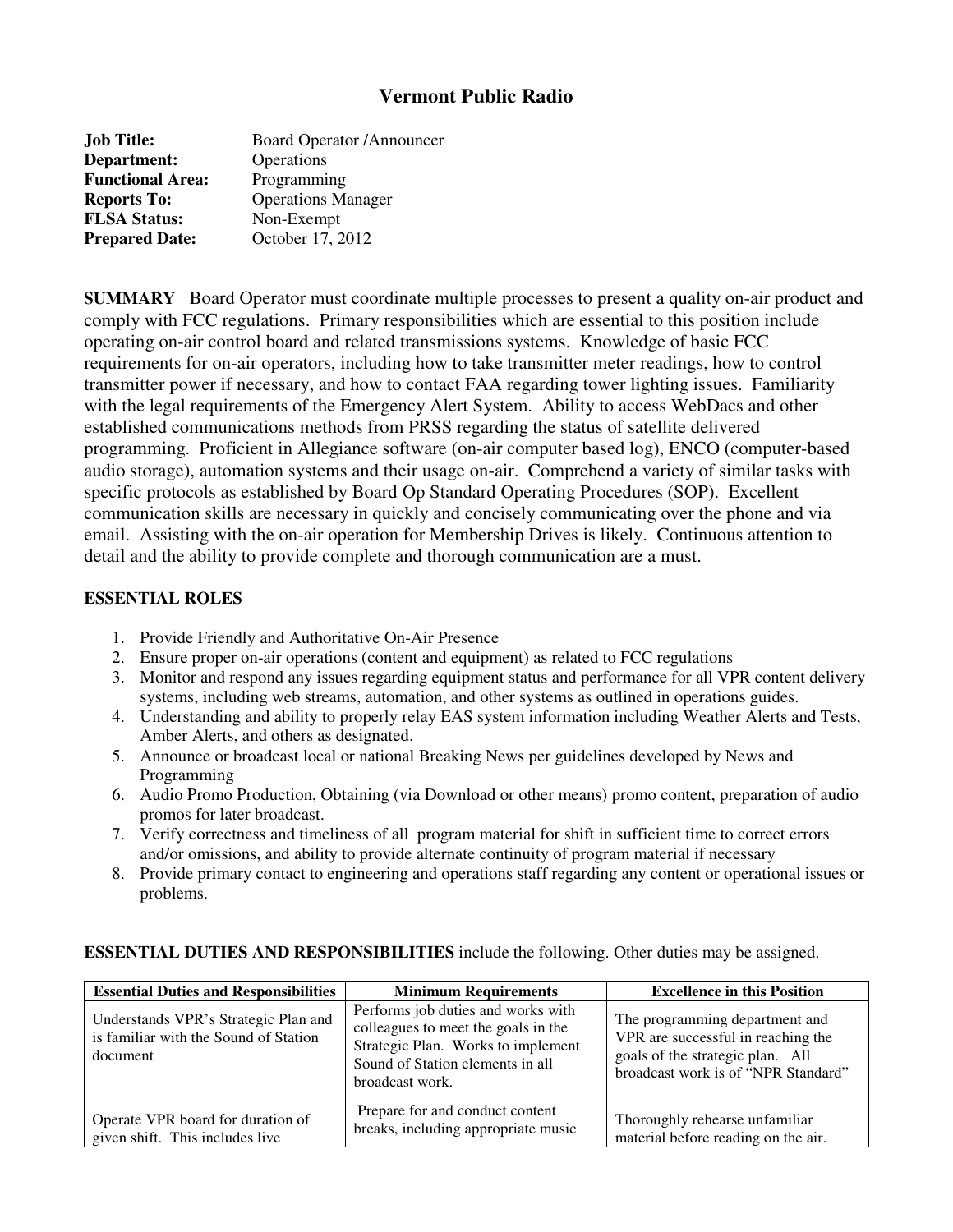| <b>Essential Duties and Responsibilities</b>                                                                                                                                                                                                                                                                                                                                                                                                                                                                                                                                                                                                                                                                                   | <b>Minimum Requirements</b>                                                                                                                                                                                                                                                                                                                                                                                            | <b>Excellence in this Position</b>                                                                                                                                                                                                                                                                                                                                                |
|--------------------------------------------------------------------------------------------------------------------------------------------------------------------------------------------------------------------------------------------------------------------------------------------------------------------------------------------------------------------------------------------------------------------------------------------------------------------------------------------------------------------------------------------------------------------------------------------------------------------------------------------------------------------------------------------------------------------------------|------------------------------------------------------------------------------------------------------------------------------------------------------------------------------------------------------------------------------------------------------------------------------------------------------------------------------------------------------------------------------------------------------------------------|-----------------------------------------------------------------------------------------------------------------------------------------------------------------------------------------------------------------------------------------------------------------------------------------------------------------------------------------------------------------------------------|
| announcing, operation of media<br>players and managing incoming audio<br>streams.                                                                                                                                                                                                                                                                                                                                                                                                                                                                                                                                                                                                                                              | beds, weather updates and alerts.                                                                                                                                                                                                                                                                                                                                                                                      | Confirm content of digital audio files<br>before use on air. Monitor the EAS<br>and implement when necessary, and<br>routinely check for weather updates.<br>Check WebDacs regularly for News<br>Updates. Maintain a consistently<br>personal and unique air presence.<br>Closely monitor and adjust so that<br>signal audio levels are always<br>consistent.                     |
| Monitor equipment performance,<br>including taking transmitter readings<br>via internet and phone, reduce<br>transmitter power if necessary, check<br>online streaming and AP Wire in<br>Green Room, watch the Emergency<br>Alert System, ice on the Sat Dishes,<br>temperature of Equipment Room,<br>Automation-for both services at<br>times. Keep emergency contacts such<br>as State Police and VT emergency<br>management available for calls or<br>questions in Rolodex. Have contact<br>information of VPR Station Managers<br>available in case of questions about<br>airing breaking news stories, for<br>example. Sign the Transmitter Log,<br>Program Log, and Sign-Off Sheet for<br>compliance of FCC Regulations. | Document and submit equipment<br>readings at required times accurately<br>and neatly. Be familiar with each set<br>of equipment and be attentive to its<br>needs so as to not interrupt service or<br>be out of compliance, including<br>reducing power to or turning off a<br>transmitter, effectively using the<br>Emergency Alert System, knowing<br>how to print out and read live relevant<br>items if necessary, | Closely monitor all machinery that is<br>crucial for broadcast; make sure the<br>Sat Dishes are clear of ice as much as<br>possible, EAS alerts are dealt with<br>immediately, unavoidable dead air is<br>quickly filled with appropriate filler,<br>immediate, thorough, and concise<br>documentation and communication<br>involving any problems with<br>equipment performance. |
| Receive phone calls in control room.                                                                                                                                                                                                                                                                                                                                                                                                                                                                                                                                                                                                                                                                                           | Be helpful and polite to listeners and<br>associates of VPR over the phone.                                                                                                                                                                                                                                                                                                                                            | Represent VPR in a friendly and<br>helpful way over the phone in control<br>room to listeners and associates<br>calling. Direct them to relevant<br>contact information, if possible.                                                                                                                                                                                             |
| As shift requires, download and<br>prepare content for later broadcast.                                                                                                                                                                                                                                                                                                                                                                                                                                                                                                                                                                                                                                                        | Have material ready for air play by<br>end of shift indicated on Content<br>Depot Schedule.                                                                                                                                                                                                                                                                                                                            | Double-check content downloaded by<br>listening through short segments<br>throughout. Check to make sure there<br>is no dead air, and the program exists<br>in its entirety.                                                                                                                                                                                                      |
| Have competent familiarity with<br>Allegiance and adhere to its schedule.                                                                                                                                                                                                                                                                                                                                                                                                                                                                                                                                                                                                                                                      | Have understanding of all sections of<br>the Allegiance table and ability to<br>move material around so it fits breaks<br>in an appealing way. Document<br>material that has been aired in<br>Allegiance.                                                                                                                                                                                                              | Promptly notify programming if there<br>is out-of-date/irrelevant/errant material<br>posted in Allegiance.                                                                                                                                                                                                                                                                        |
| Maintain and use Forward Promote<br>File                                                                                                                                                                                                                                                                                                                                                                                                                                                                                                                                                                                                                                                                                       | Keep file up-to-date by using<br>WebDacs and Content Depot. Use the<br>file to forward-promote and cross-                                                                                                                                                                                                                                                                                                              | Cross promote and forward promote at<br>appropriate times. Edit any errors left                                                                                                                                                                                                                                                                                                   |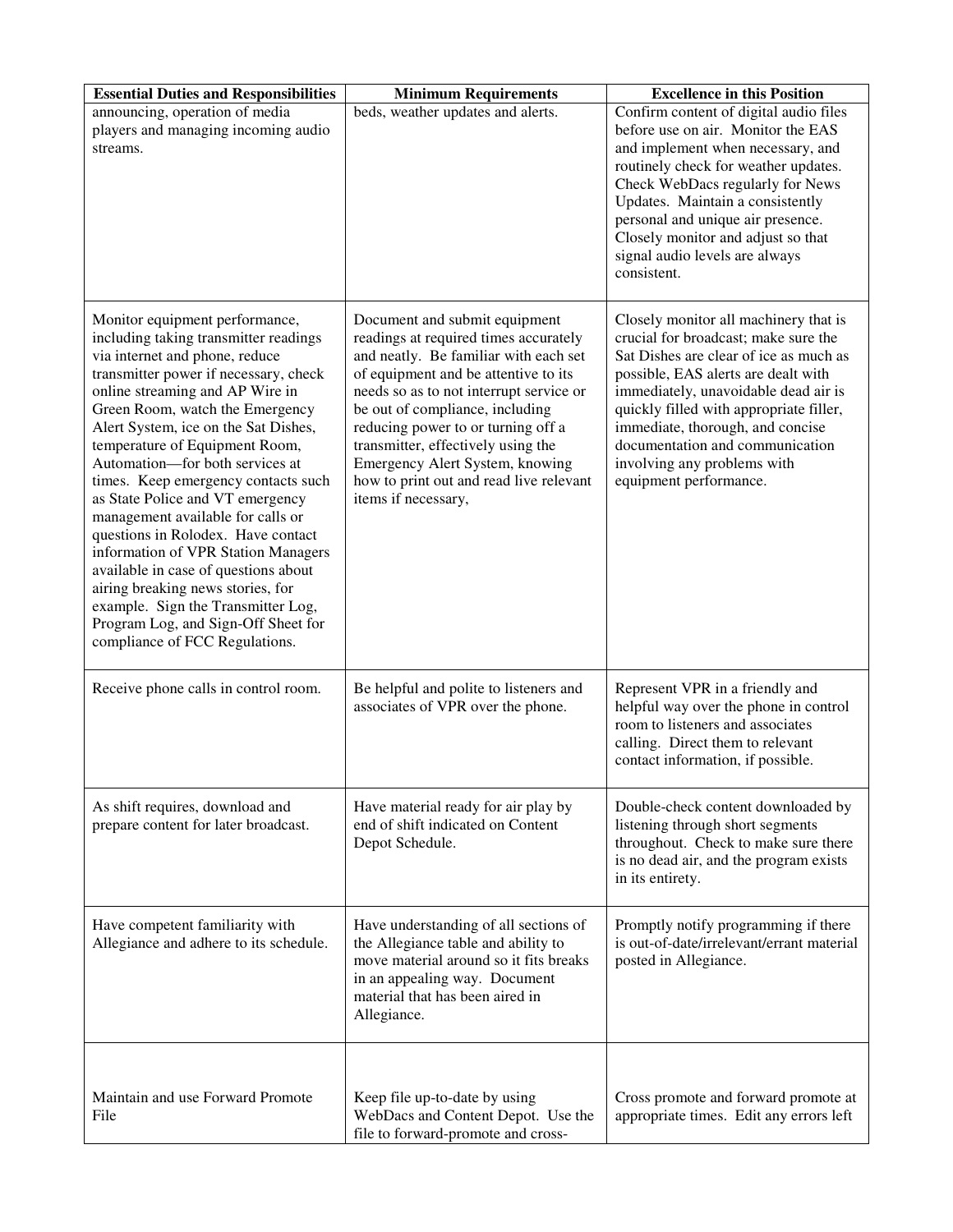| <b>Essential Duties and Responsibilities</b>                             | <b>Minimum Requirements</b>                                                                                                                                                                                                                                                                                                                   | <b>Excellence in this Position</b>                                                                                                                                                                                                                                                                                                                                                                                                                                                                                                                                                                                                                                                                                                                                    |
|--------------------------------------------------------------------------|-----------------------------------------------------------------------------------------------------------------------------------------------------------------------------------------------------------------------------------------------------------------------------------------------------------------------------------------------|-----------------------------------------------------------------------------------------------------------------------------------------------------------------------------------------------------------------------------------------------------------------------------------------------------------------------------------------------------------------------------------------------------------------------------------------------------------------------------------------------------------------------------------------------------------------------------------------------------------------------------------------------------------------------------------------------------------------------------------------------------------------------|
|                                                                          | promote.                                                                                                                                                                                                                                                                                                                                      | in previous entries.                                                                                                                                                                                                                                                                                                                                                                                                                                                                                                                                                                                                                                                                                                                                                  |
| AudioVault Familiarity                                                   | Have files loaded and prepared for on-<br>air play. Be able to pre-record promos<br>and other necessary audio material                                                                                                                                                                                                                        | Quickly be able to manipulate<br>AudioVault's output while already in<br>progress; when necessary, have the<br>ability to quickly pre-record material,<br>mixing from various sources, for<br>immediate use.                                                                                                                                                                                                                                                                                                                                                                                                                                                                                                                                                          |
| Coordinate with Fund Drive Producer<br>and engineer Fund Drive Segments. | Be able to work with multiple hosts,<br>be comfortable pitching for the Drive,<br>and hospitable to volunteers.                                                                                                                                                                                                                               | During the Fund Drive, be able to<br>maintain a top-quality air product with<br>many extra people and distractions<br>around the studio.                                                                                                                                                                                                                                                                                                                                                                                                                                                                                                                                                                                                                              |
| Participates in on-air pledge drives.                                    | Understands the language and goals of<br>pledge drives. Works with the Drive<br>producer to refine pitching skills, and<br>presentation style and content. Can<br>personally express the benefits of<br>Vermont Public Radio as an essential<br>community resource. Must also be<br>ready to engineer fundraising segments<br>when necessary. | Successful fundraising speaks for<br>itself. The listener agrees with you on<br>why it's important to pledge to VPR,<br>and does so. Fundraising language is<br>fully integrated into the Host's own<br>style and delivery. A listenable,<br>effective balance is achieved between<br>entertaining, educating and soliciting<br>the listener. May be called upon to<br>assist in the screening, creation, and/or<br>production of written, produced, and<br>audio fundraising support materials.<br>Serves as a critical ear during pledge<br>drives and provides thoughtful<br>feedback to the Pledge Drive Producer.<br>Is fully trained and comfortable on<br>both sides of the mic: may serve<br>alternately as a Host or Producer, as<br>the situation warrants. |

### **EXCELLENCE IN THIS ORGANIZATION** includes the following:

- 1. A high level of commitment and dedication to the mission of VPR and public radio. Personally volunteers support for public radio – either financially or in other ways.
- 2. A high level of energy. An obvious enthusiasm for the work of VPR. Outgoing, friendly with coworkers, and demonstrates an appropriate sense of humor.
- 3. Acting consistently with the highest standards of journalism, business ethics and personal integrity. Preserving confidentiality appropriately. Stewarding resources with prudence and accountability.
- 4. Serving as an excellent ambassador for VPR, both formally and informally. Helping listeners, potential listeners, and donors connect with VPR. Holding leadership positions in the community on boards, committees, and through general volunteer opportunities.